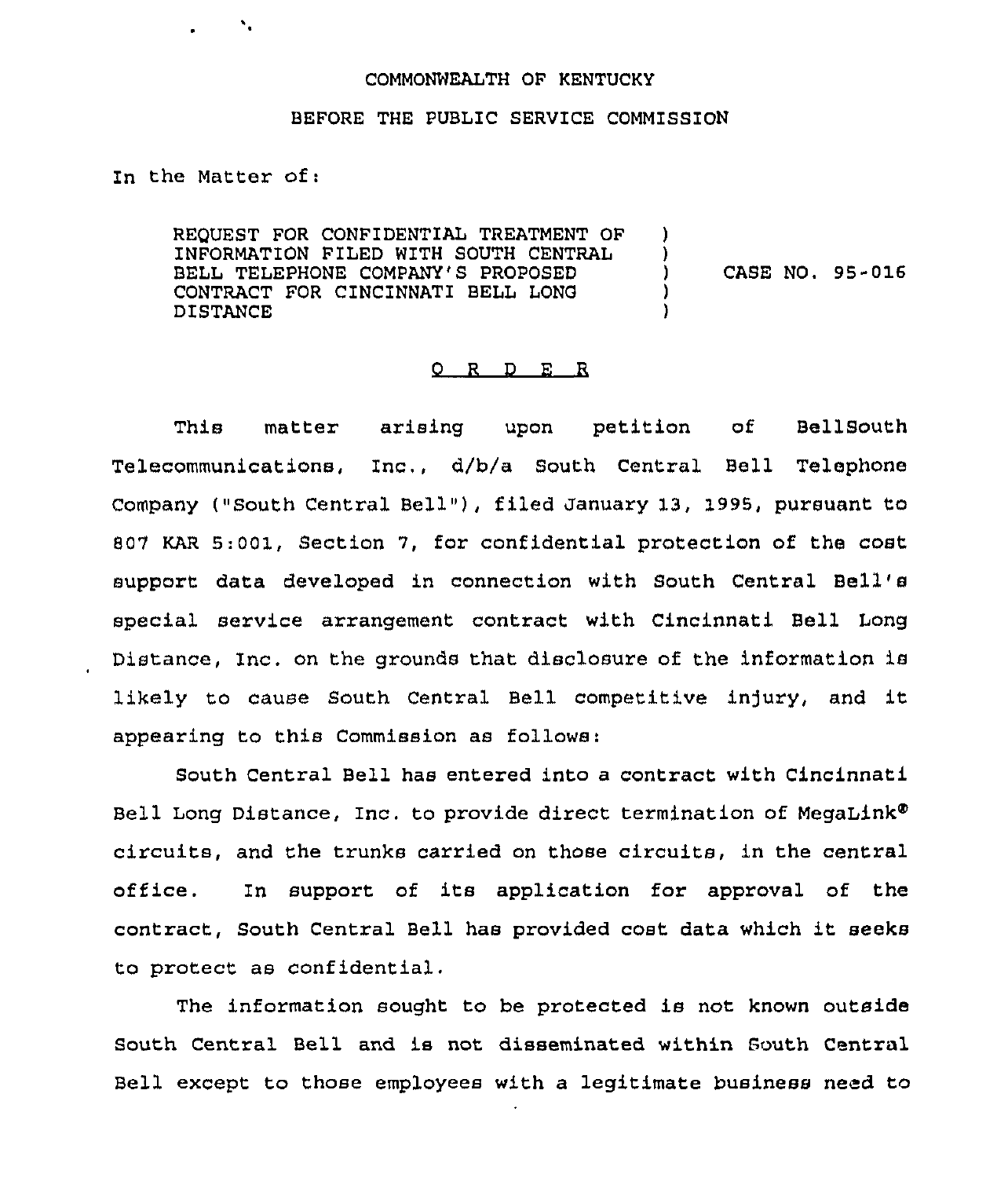know and act upon the information. South Central Bell seeks to preserve and protect the confidentiality of the information through all appropriate means, including the maintenance of appropriate security at ita offices.

 $\mathbf{r} = \mathbf{r} \times \mathbf{r}$  .

KRS 61.872(1) requires information filed with the Commission to be available for public inspection unlesa specifically exempted by statute. Exemptions from this requirement are provided in KRS 61.878(1). That section of the statute exampta 11 categoriea of information. One category exempted in subparagraph (c) of that section is commercial information confidentially disclosed to the Commission, To qualify for that exemption, it must be established that disclosure of the information ia likely to cause substantial competitive harm to the party from whom tho information waa obtained. To satisfy this test, the party claiming confidentiality must demonstrate actual competition and a likelihood of substantial competitive injury if the information is disclosed. Competitive injury occurs when disclosure of the information gives competitors an unfaiz business advantage,

MegaLink<sup>®</sup> service is a private line service. South Central Bell's competitors for private line networks are providers of microwave service, digital radio, and fiber networks, Such competitors could use the information sought to be protected to determine South Central Boll's cost and contribution from the service, This information could be used by South Central Bell'a competitozs to market their competitive service to the detz'iment of South Central Bell, Therefore, disclosure of the information is

-2-